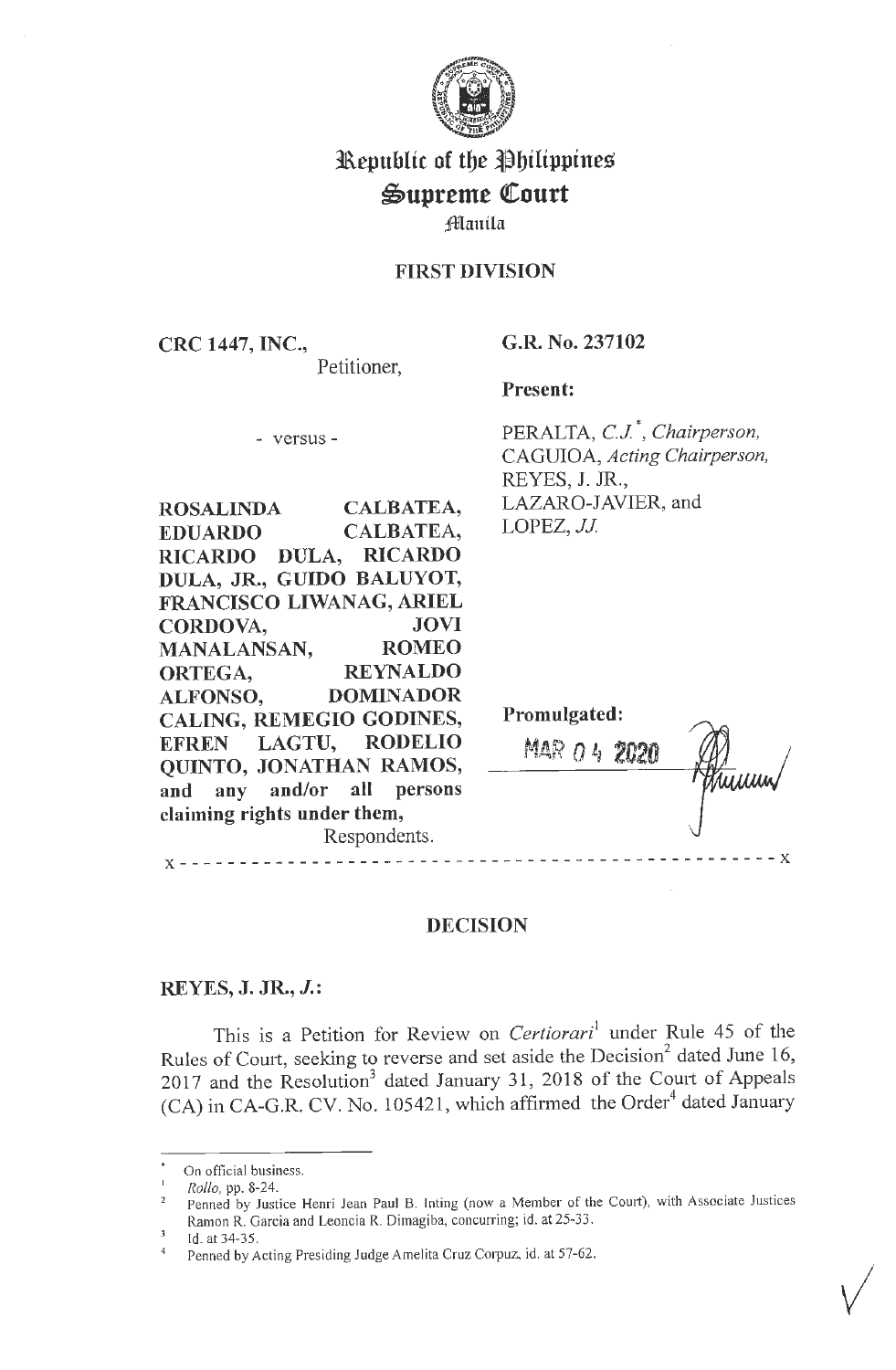19, 2015 of the Regional Trial Court (RTC) of Dinalupihan, Bataan, Branch 5 in Civil Case No. DH-1341-14.

#### **The Facts**

Subject of this Petition is a portion of an estate originally owned by Liberty Hizon Vda. De Luna (Hizon) and Eufemia Rivera (Rivera). Sometime in 1993, said estate was the subject of a Notice of Coverage pursuant to the Comprehensive Agrarian Reform Program (CARP) under Republic Act (R.A.) No. 6657 or the Comprehensive Agrarian Reform Law of 1988. Hence, an application for conversion of said property from agricultural to industrial was filed, which was granted per Decision of the CA in CA-G.R. SP No. 37386 dated February 9, 1999. Upon finality of said CA Decision, the Department of Agrarian Reform (DAR) issued an order of conversion as directed by the CA, subject to the condition, among others, that the development of the area shall be completed within five years from the issuance of said order.<sup>5</sup>

In 2004, Rivera filed a petition before the DAR, which sought for an extension to comply with the condition of developing the property.<sup>6</sup>

In the meantime, the subject property was purchased by CRC 1447, Inc. (petitioner) sometime in 2006, and thereafter registered under its name as evidenced by Transfer Certificate of Title (TCT) No. T-260935 of the Registry of Deeds of Bataan.<sup>7</sup>

On October 24, 2007, the DAR issued an Order denying Rivera's petition for extension and instead, directing the issuance of a Notice of Coverage over the entire estate which includes the subject property. Thus, petitioner received a Notice of Coverage<sup>8</sup> dated December 11, 2008.

Petitioner then filed a petition to lift said Notice of Coverage before the DAR. While this was pending, petitioner sent demand letters to respondents for them to vacate the subject property. Unfortunately for petitioner, the petition was denied by the DAR in an Order<sup>9</sup> dated February 8, 2013. Petitioner's motion for reconsideration of said Order was likewise denied in an Order<sup>10</sup> dated September 10, 2013.

ld. at 11.<br>Id. at 12.

 $\frac{12}{\text{1}}$  Id. at 11-12.<br>  $\frac{12}{\text{1}}$  Id. at 43-44.

 $\frac{9}{10}$  Records, pp. 93-99.<br>Id. at 50-51.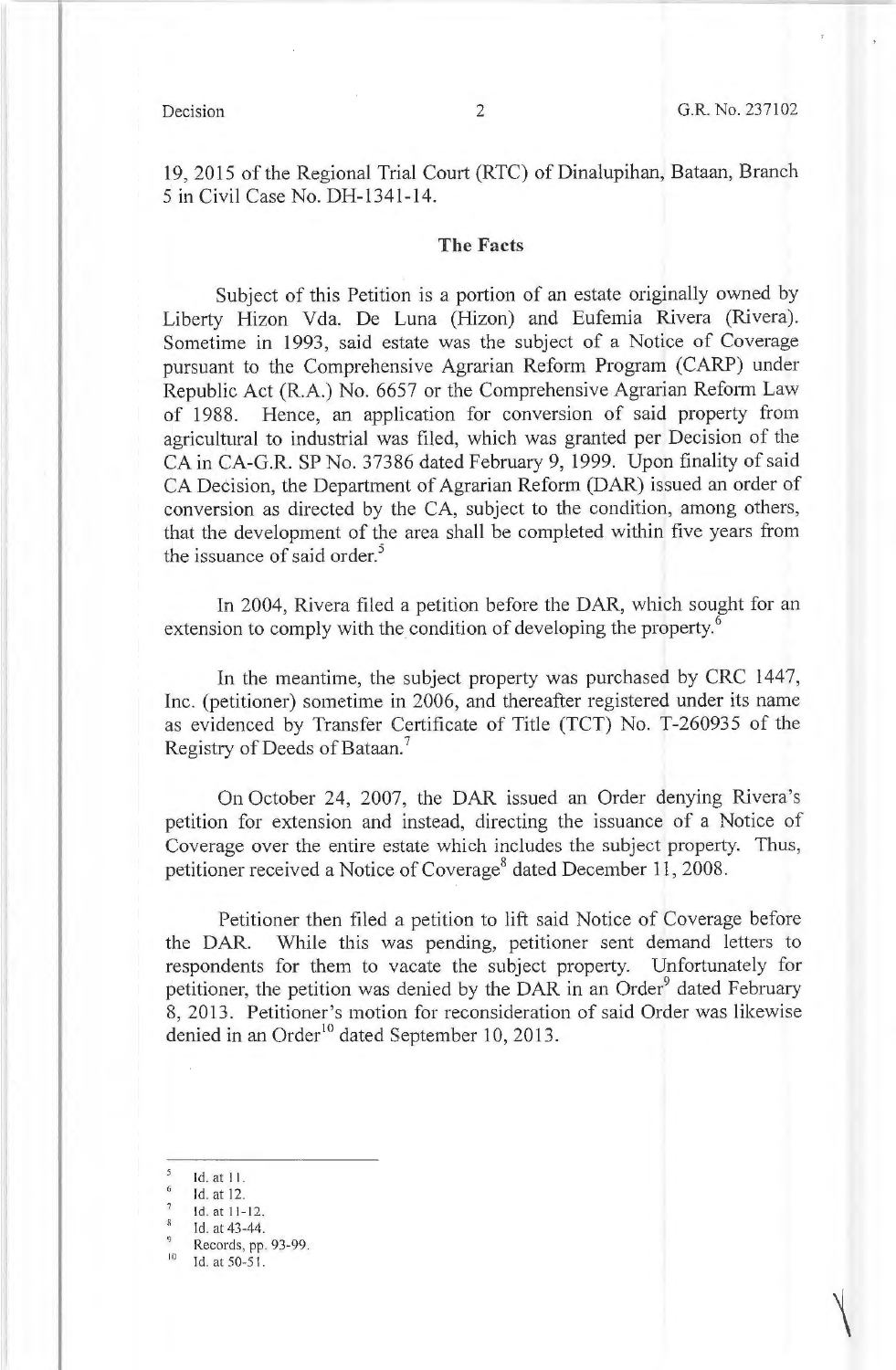On February 26, 2014, petitioner filed a Complaint<sup>11</sup> for Recovery of Possession before the RTC against herein respondents, who claimed to be actual occupants and potential agrarian reform beneficiaries of the subject landholding.

In their Answer,<sup>12</sup> respondents sought the dismissal of said petition on the ground of lack of jurisdiction, or referral of the same to the DAR for determination and certification that the issue involves an agrarian dispute or matter pursuant to the Supreme Court Office of the Court Administrator (OCA) Circular No.  $62-2010$ ,<sup>13</sup> as the subject matter of the case involves an agrarian dispute. Respondents posited that since they are actual occupants and potential agrarian reform beneficiaries and the subject property is an agricultural land placed under CARP coverage by virtue of the DAR Notice of Coverage, and considering also the denial of petitioner's petition to lift said Notice of Coverage, the issue as to who has the right to possess and/or use the subject property is within the competence of the DARAB.

In its Reply,  $^{14}$  petitioner argued, among others, that the case does not involve an agrarian dispute and that the Notice of Coverage over the subject property was patently illegal. Hence, petitioner insisted on the court's jurisdiction over the subject matter of the case.

#### **The RTC Ruling**

Considering that the subject property is the subject of a DAR Notice of Coverage, and that petitioner alleged in its Reply the issue on the validity of the Notice of Coverage over the subject property, the RTC held that the case involves an agrarian dispute. According to the RTC, "the determination of whether or not the Notice of Coverage was illegally issued remains within the exclusive and primary jurisdiction of the DAR and still falls within the definition of 'agrarian dispute'." As such, the RTC ruled for the dismissal of the case for lack of jurisdiction. It disposed:

WHEREFORE, in view of the foregoing, this case is hereby ordered DISMISSED for lack of jurisdiction.

 $\frac{11}{12}$  Id. at 2-4.

<sup>&</sup>lt;sup>12</sup> *Rollo*, pp. 46-49.<br><sup>13</sup> IMPLEMENTATION OF SECTIONS 7 AND 50-A OF R.A. NO. 6657, ALSO KNOWN AS THE COMPREHENSIVE AGRARIAN REFORM LAW OF 1988, As RESPECTIVELY AMENDED BY SECTIONS 5 AND 119 OF R.A. No. 9700 (AN ACT STRENGTHENING THE COMPREHENSIVE AGRARIAN REFORM PROGRAM (CARP), EXTENDING THE ACQUISITION AND DISTRIBUTION OF ALL AGRICULTURAL LANDS, INSTITUTING NECESSARY REFORMS, AMENDING FOR THE PURPOSE CERTAIN PROVISIONS OF REPUBLIC ACT NO. 6657, OTHERWISE KNOWN AS THE COMPREHENSIVE AGRARIAN REFORM LAW OF 1988, AS AMENDED, AND APPROPRIATING FUNDS THEREFOR, April 28, 2010.<br><sup>14</sup> Records, pp. 54-56.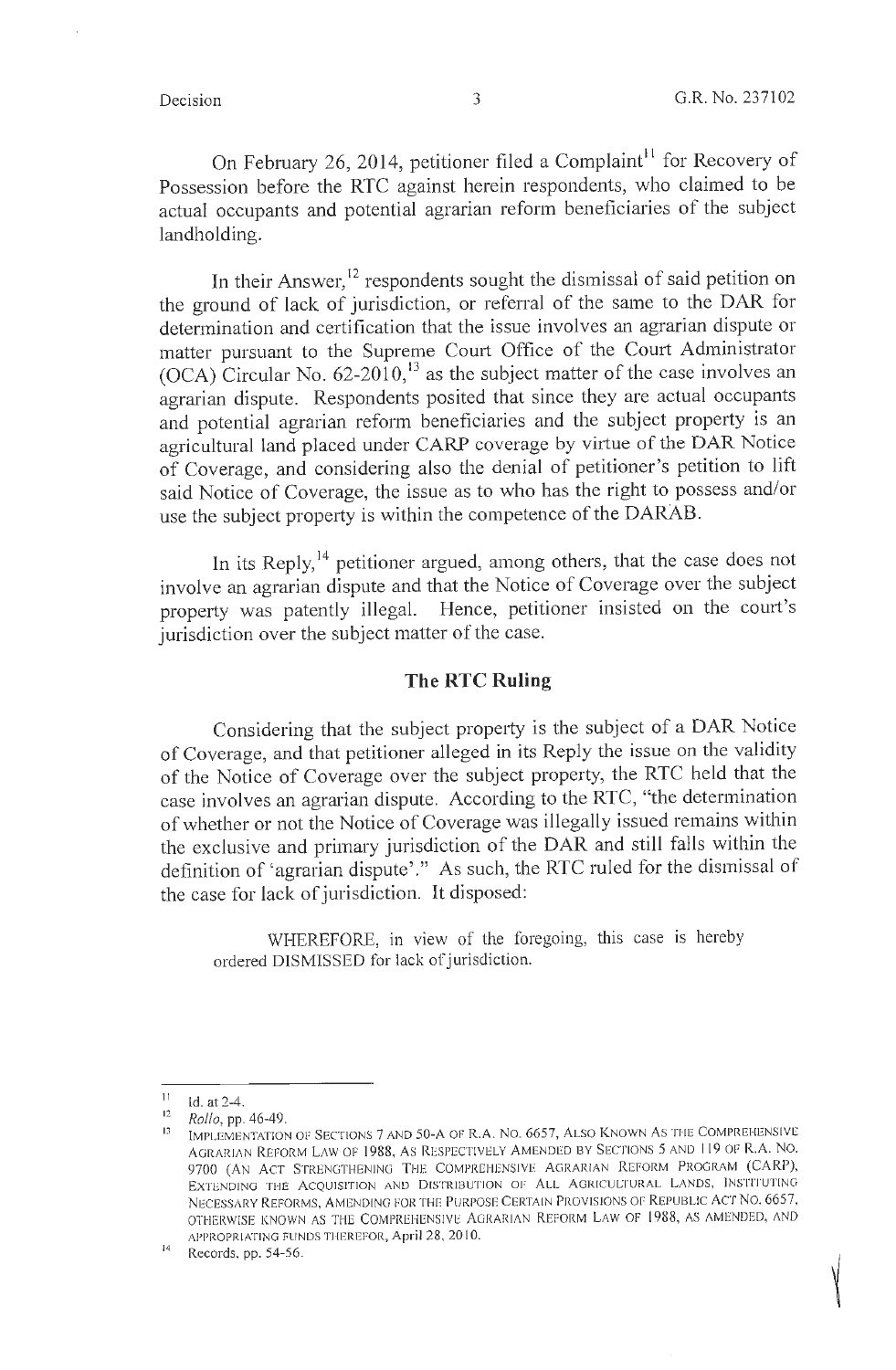Consequently, the Clerk of Court of the Office of the Clerk of Court is hereby ordered to refund the excess deposit in the Sheriff's Trust Fund to its payor upon submission of pertinent documents.

#### so ORDERED. <sup>15</sup>

Aggrieved, petitioner filed a motion for reconsideration, which was denied by the RTC in its Order dated June 11, 2015:

WHEREFORE, premises considered, the Motion for Reconsideration filed by [petitioner] is hereby DENIED for lack of merit. The Order of this Court dated January 19, 2015 dismissing the instant case still stands.

SO ORDERED. 16

#### **The CA Ruling**

The CA sustained the RTC's conclusion that the case involves an agrarian dispute. The CA ruled that since the case is "an offshoot of the Notice of Coverage issued by the DAR," and "considering that the property in question became the subject of conversion and was reverted to being an agricultural land by the DAR," the case falls squarely under the matters relating to the implementation of the CARP. Citing OCA Circular No. 62- 2010, the CA upheld the dismissal of the case for want of jurisdiction. It disposed, thus:

#### WHEREFORE, the appeal is Denied.

The January 19, 2015 Order of the Regional Trial Court of Dinalupihan, Bataan, Branch 5 in Civil Case No. DH-1341-14 is hereby AFFIRMED for the reason that it is the Department of Agrarian Reform (DAR) which has primary jurisdiction to adjudicate the controversy.

SO ORDERED.<sup>17</sup>

Undaunted, petitioner now seeks refuge before this Court, maintaining its position that the RTC, not the DAR, has jurisdiction over the case for recovery of possession; Petitioner argues that the issuance of the Notice of Coverage is merely a preliminary step for the State's acquisition of the land for agrarian reform purposes and it does not automatically vest title or transfer the ownership thereof to the government. In fine, petitioner contends that a Notice of Coverage does not *ipso facto* render the land subject thereof a land reform area. Petitioner also maintains that while respondents may have been actual occupants, which may make them potential CARP beneficiaries, this does not give rise to tenancy relationship

<sup>&</sup>lt;sup>15</sup> *Rollo*, p. 62.<br><sup>16</sup> **1d.** at 64.<br><sup>17</sup> **1d.** at 32.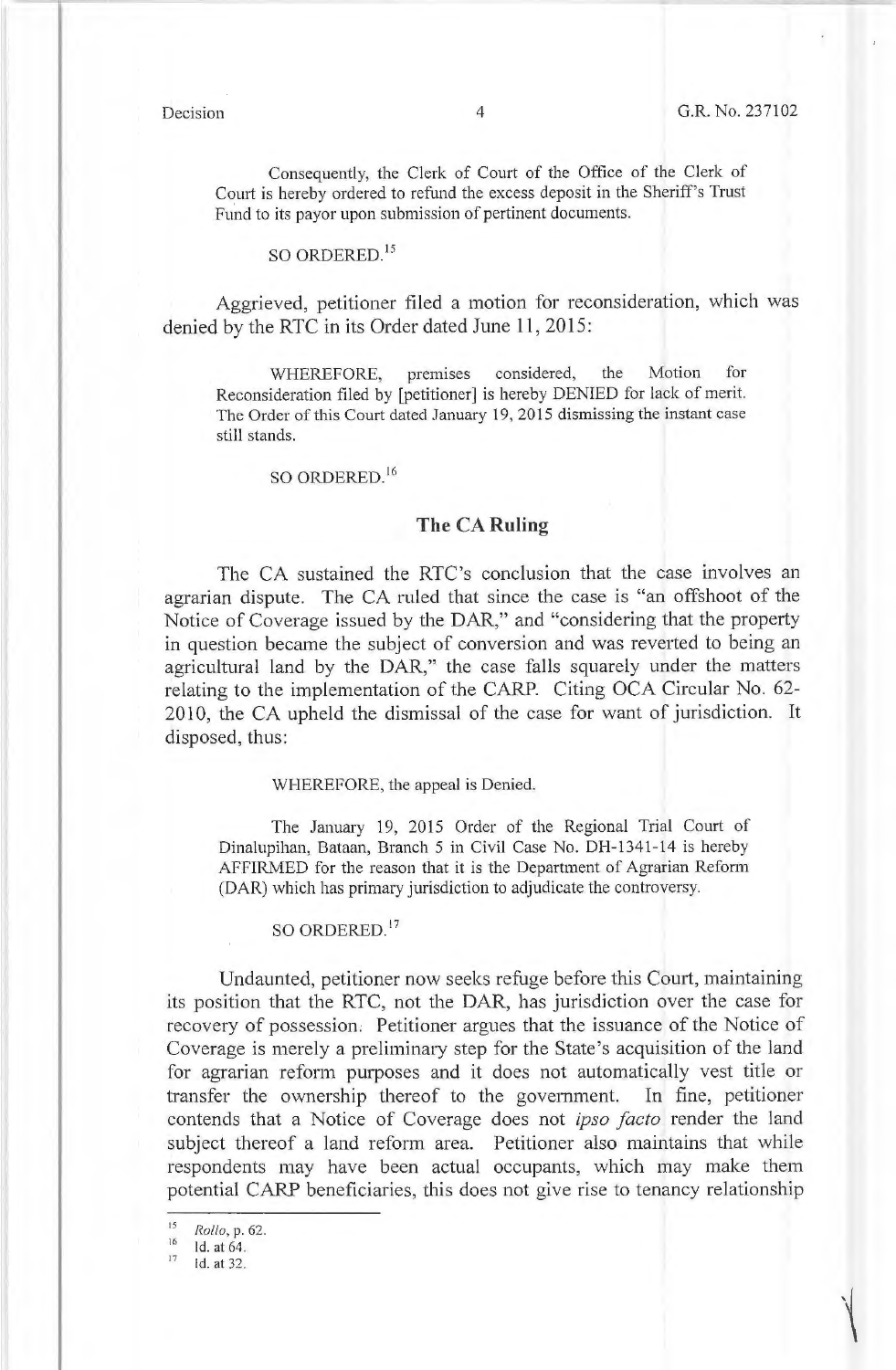for the DAR, through its Adjudication Board (DARAB), to acquire jurisdiction over the case.

#### **The Issue**

Ultimately, the only issue for our resolution is whether the courts *a quo* correctly dismissed the case for recovery of possession on the ground of lack of jurisdiction.

#### **The Court's Ruling**

It is a basic rule that jurisdiction over the nature and subject matter of an action is conferred by law and determined by the allegations in the complaint.<sup>18</sup> Further, jurisdiction should be determined by considering not only the status or the relationship of the parties, but also the nature of the issues or questions that is the subject of the controversy.<sup>19</sup> Specifically in this case, if the issues between the parties are intertwined with the resolution of an issue within the exclusive jurisdiction of the DARAB, such dispute must be addressed and resolved by the DARAB.<sup>20</sup>

The jurisdiction of the DAR is laid down in Section 50 of R.A. No. 6657, as amended by R.A. No. 9700,<sup>21</sup> viz.:

SEC. 18. Section 50 of Republic Act No. 6657, as amended, is hereby further amended to read as follows:

"SEC. 50. *Quasi-Judicial Powers of the DAR.* - The DAR is hereby vested with primary jurisdiction to determine and adjudicate **agrarian reform matters** and shall have exclusive original jurisdiction over **all matters involving the implementation of agrarian reform,**  except those falling under the exclusive jurisdiction of the Department of Agriculture (DA) and the DENR."

**xxxx** 

SEC. 19. Section 50 of Republic Act No. 6657, as amended, is hereby further amended by adding Section 50-A to read as follows:

"SEC. 50-A. *Exclusive Jurisdiction on Agrarian Dispute.* - **No court or prosecutor's office shall take cognizance of cases pertaining to the implementation of the CARP** except those provided under Section

 $\bar{1}$ 

<sup>&</sup>lt;sup>18</sup> Union Bank of The Philippines v. The Hon. Regional Agrarian Reform Officer, 806 Phil. 545, 561

<sup>(20</sup> 17). 19 *Department of Agrarian Reform v. Robles,* 775 Phil. 133, 146 (20 15), citing *Heirs of Julian de/a Cruz* 

<sup>&</sup>lt;sup>20</sup> *Department of Agrarian Reform v. Robles, id.*<br><sup>21</sup> AN ACT STRENGTHENING THE COMPREHENSIVE AGRARIAN REFORM PROGRAM (CARP), EXTENDING THE ACQUISITION AND DISTRIBUTION OF ALL LANDS, INSTITUTING NECESSARY REFORMS, AMENDING FOR THE PURPOSE CERTAIN PROVISIONS OF REPUBLIC ACT NO. 6657, OTHERWISE KNOWN AS THE COMPREHENSIVE AGRARIAN REFORM LAW OF 1988, AS AMENDED, AND APPROPRIATING FUNDS THEREFOR, approved on August 7, 2009.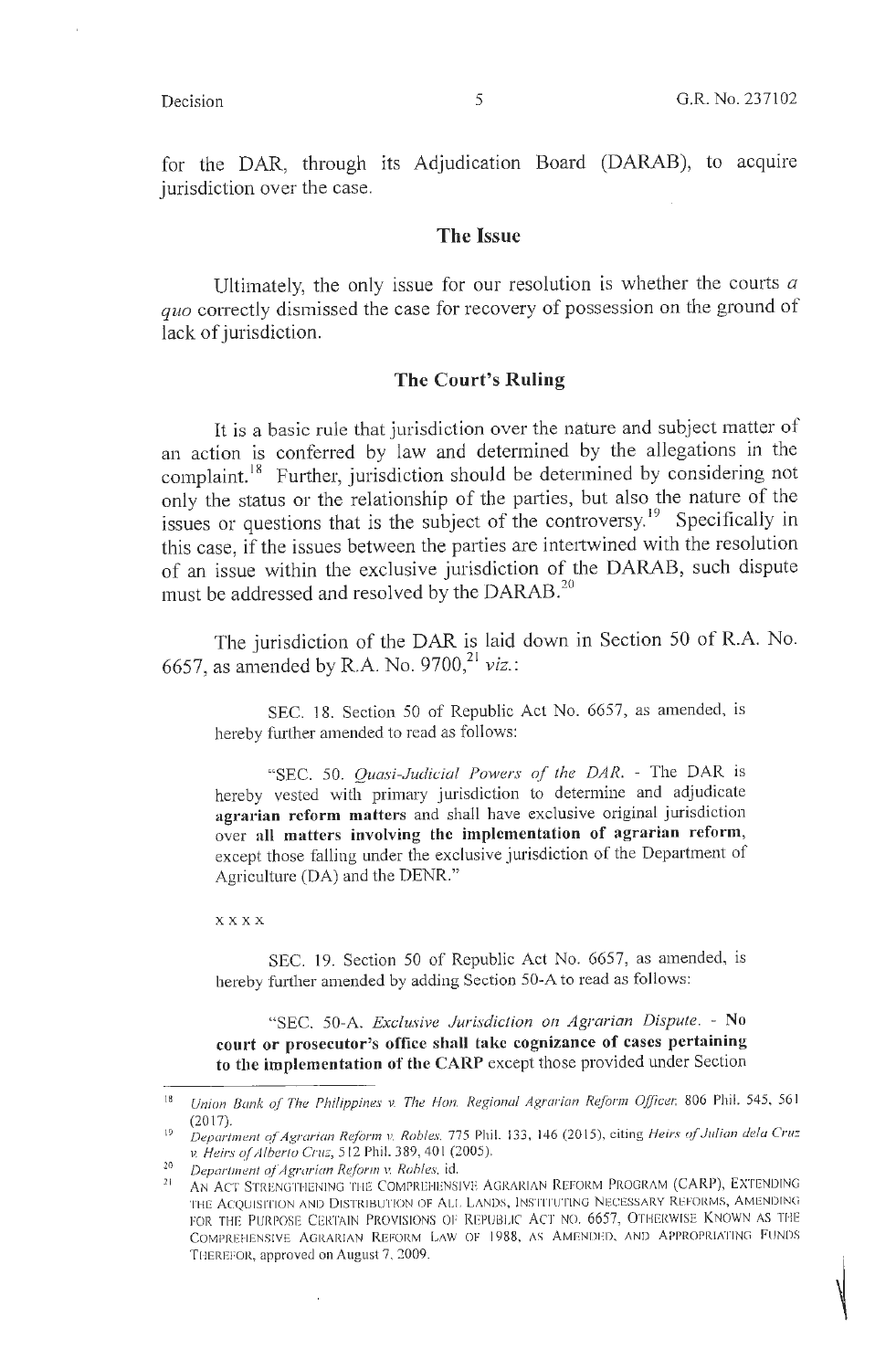57 of Republic Act No. 6657, as amended. If there is an allegation from any of the parties that the case is agrarian in nature and one of the parties is a farmer, farmworker, or tenant, the case shall be automatically referred by the judge or the prosecutor to the DAR which shall determine and certify within fifteen (15) days from referral whether an agrarian dispute exists: Provided, That from the determination of the DAR, an aggrieved party shall have judicial recourse. In cases referred by the municipal trial court and the prosecutor's office, the appeal shall be with the proper regional trial court, and in cases referred by the regional trial court, the appeal shall be to the Court of Appeals." (Emphases supplied)

Under Executive Order (E.O.) No. 129- $A<sub>1</sub><sup>22</sup>$  the DARAB was created, which was designated to assume the powers and functions of the DAR with respect to the adjudication of agrarian reform cases, and matters relating to the implementation of the CARP and other agrarian laws.<sup>23</sup> Corollary, under Section 1, Rule II of the 2009 DARAB Rules of Procedure, the DARAB 's jurisdiction is not limited to agrarian disputes where tenancy or leasehold agreement between the parties exists. Specifically, Section l(a) of said Rule provides that its primary and exclusive original and appellate jurisdiction includes, among others, **cases involving "[t]he rights and obligations of persons engaged in the management, cultivation, and use of all agricultural lands covered by R.A. No. 6657, otherwise known as the [CARL], as amended, and other related agrarian laws."** 

DAR Administrative Order No.  $03-11^{24}$  also finds relevance in this case, wherein it was declared that the DAR shall have exclusive jurisdiction on all cases that are agrarian in nature pursuant to the landmark case of *Department of Agrarian Reform* v. *Cuenca,<sup>25</sup>*wherein the Court ruled that "[a]ll doubts, [ with regard to jurisdiction on agrarian reform matters], should be resolved in favor of the DAR since the law has granted it special and original authority to hear and adjudicate agrarian matters." Said Administrative Order also cited the OCA Circular No. 62-2010, which directs all courts and judges concerned to "refer all cases before it alleged to involve an agrarian dispute to the DAR."

In this case, the averments in the Complaint seemingly make out a case for recovery of property, which is clearly within the jurisdiction of the regular courts. Said Complaint, however, failed to mention that the subject property is an agricultural land, placed under the coverage of the CARP as stated in the Notice of Coverage. The Court has previously explained that "[a] notice of coverage is a document that aims to inform the landowner that his land has been determined by the DAR, on the basis of the latter's

<sup>&</sup>lt;sup>22</sup> MODIFYING ORDER NO. 129 REORGANIZING AND STRENGTHENING THE DEPARTMENT OF AGRARIAN

REFORM AND FOR OTHER PURPOSES, approved on July 26, 1987.<br><sup>23</sup> *Chailese Development Company, Inc. v. Dizon*, G.R. No. 206788, February 14, 2018, 855 SCRA 377, 388.<br><sup>24</sup> REVISED RULES AND REGULATIONS IMPLEMENTING SECTION 19 OF R.A. No. 9700 (JURISDICTION ON

AND REFERRAL OF CASES THAT ARE AGRARIAN IN NATURE), effective July 23, 2011.<br>482 Phil. 208, 211 (2004).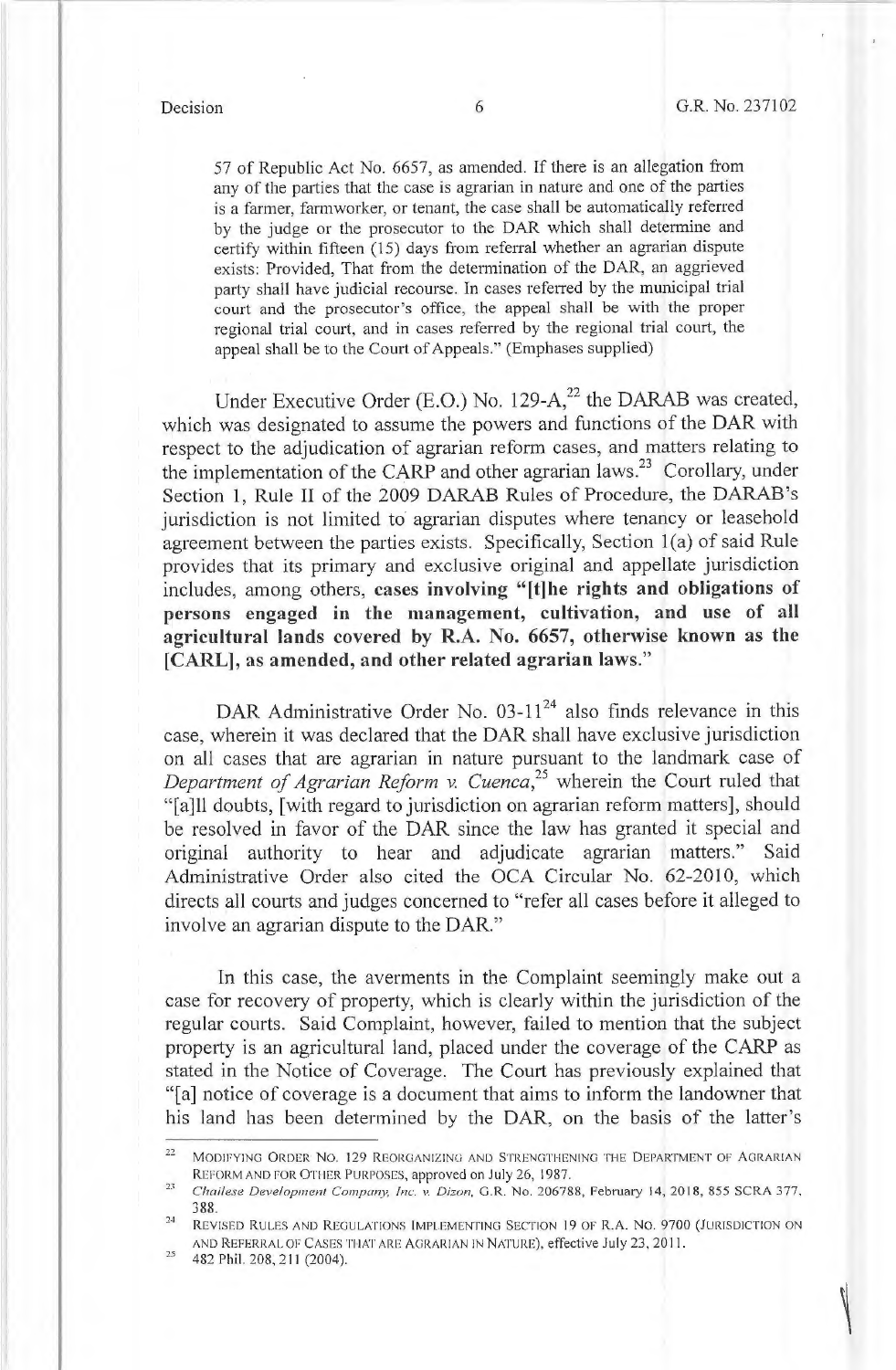preliminary identification, to be under the coverage of the [CARP]."<sup>26</sup> Further, the fact that respondents are the actual occupants and potential agrarian reform beneficiaries of the subject agricultural landholding cannot be disregarded. Moreover, the denial of petitioner's petition to lift the Notice of Coverage before the DAR is likewise revealing. Notably, the Order<sup>27</sup> of the DAR in said petition gave weight to the reports and recommendations of the Municipal Agrarian Reform Officer of Hermosa, Bataan and the Legal Division of DAR Bataan Provincial Office, to which the Provincial Agrarian Reform Officer concurred with, which were all one in concluding that the Notice of Coverage should be upheld.<sup>28</sup> Considering all these circumstances, it cannot, therefore, be denied that the subject property is within the land reform area. As such, the issue on the possession or use thereof is well-within the jurisdiction and competency of the DARAB.

Petitioner's narrow and restrictive understanding of the concept of agrarian matters within the jurisdiction of the DARAB cannot be sustained. To reiterate, the DARAB 's jurisdiction is not limited to agrarian disputes where tenancy and leasehold agreement issues between the parties are raised. Also, there is nothing under Section l(a), Rule II of the 2009 DARAB Rules of Procedure which limits the jurisdiction of the DARAB only to agricultural lands under the administration and disposition of the DAR and the Land Bank of the Philippines.<sup>29</sup> As above-stated, all cases involving agrarian matters, which include issues on the management, cultivation, or use of **all agricultural lands covered by the CARL,** are within the jurisdiction of the DARAB. In *Sarne v. Maquiling*,<sup>30</sup> the Court explained that under Section  $4^{31}$  of R.A. No. 6657, agricultural lands under the coverage of the CARP include all private lands devoted to or suitable for agriculture.

<sup>&</sup>lt;sup>26</sup> Robustum Agricultural Corporation v. Department of Agrarian Reform, G.R. No. 221484, November 19, 2018.

 $^{27}$  Records pp. 93-99.

 $\frac{28}{29}$  Id. at 96.

 $Id.$ 

 $\frac{30}{31}$  431 Phil. 675 (2002).

Sec. 4. *Scope.* - The Comprehensive Agrarian Reform Law of 1989 shall cover, regardless of tenurial arrangement and commodity produced, all public and private agricultural lands, as provided in Proclamation No. 131 and Executive Order No. 229, including other lands of the public domain suitable for agriculture.

More specifically the following lands are covered by the Comprehensive Agrarian Reform Program:

<sup>(</sup>a) All alienable and disposable lands of the public domain devoted to or suitable for agriculture. No reclassification of forest or mineral lands to agricultural lands shall be undertaken after the approval of this Act until Congress, taking into account ecological, developmental and equity considerations, shall have determined by law, the specific limits of the public domain.

<sup>(</sup>b) All lands of the public domain in excess of the specific limits as determined by Congress in the preceding paragraph;

<sup>(</sup>c) All other lands owned by the Government devoted to or suitable for agriculture; and

<sup>(</sup>d) All private lands devoted to or suitable for agriculture regardless of the agricultural products raised or that can be raised thereon.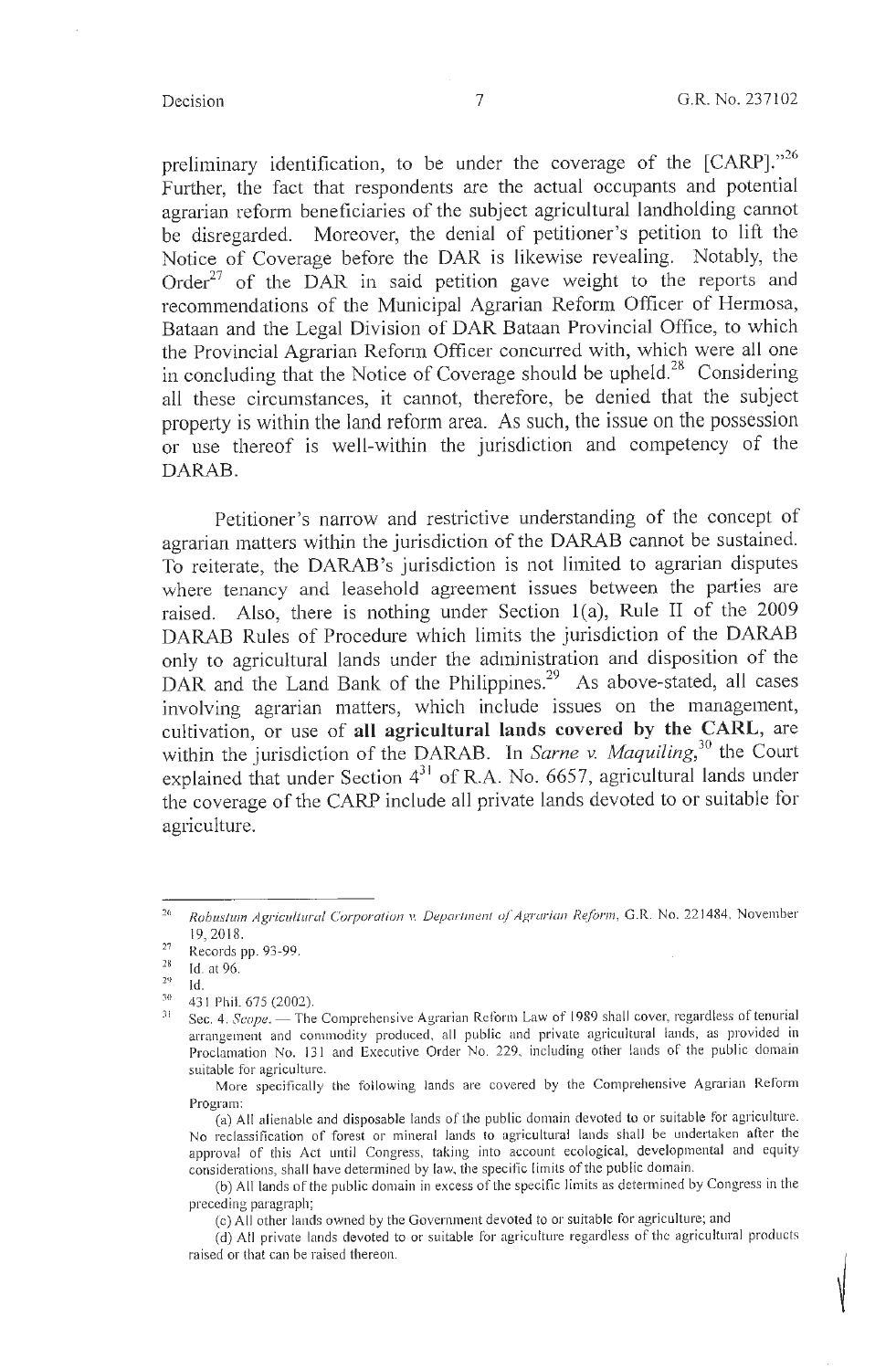A notice of coverage, therefore, is not necessary in order for the DARAB to have jurisdiction over a case that involves "[t]he rights and obligations of persons, whether natural or juridical, engaged in the management, cultivation, or use of an agricultural land covered by R.A. No. 6657."<sup>32</sup>

Furthermore, while it is true that the issuance of the Notice of Coverage is merely a preliminary step in land acquisition for agrarian reform purposes and issuance of the same does not vest title upon the State, it does not take the fact that the DAR has already determined through its preliminary identification that the land subject thereof is under the coverage of the CARP. In all, it is inaccurate to argue that the case simply involves an ordinary recovery of possession controversy. The subject of petitioner's Complaint undoubtedly involves the use of an agricultural land, which is the subject of the implementation of the CARP. Verily, the RTC and the CA correctly found that the case falls squarely within the jurisdictional ambit of the DARAB. $33$ 

In these lights, the Court finds the RTC's dismissal of the petition *a quo,* as affirmed by the CA, in order.

**WHEREFORE,** premises considered, the instant Petition is **DENIED.** Accordingly, the Decision dated June 16, 2017 and the Resolution dated January 31, 2018 of the Court of Appeals in CA-G.R. CV. No. 105421, which affirmed the Order dated January 19, 2015 of the Regional Trial Court of Dinalupihan, Bataan, Branch 5 in Civil Case No. DH-1341-14 is **AFFIRMED.** 

**SO ORDERED.** 

**SE C. REYES, JR.**<br>Associate Justice

**WE CONCUR:** 

(On Official Business) **DIOSDADO M. PERALTA**  *Chief Justice Chairperson* 

<sup>&</sup>lt;sup>32</sup> See Department of Agrarian Reform v. Robles, supra note 19, at 149.<br><sup>33</sup> See Cubero v. Laguna West Multi-Purpose Cooperative, Inc., 538 Phil. 899, 908 (2006).